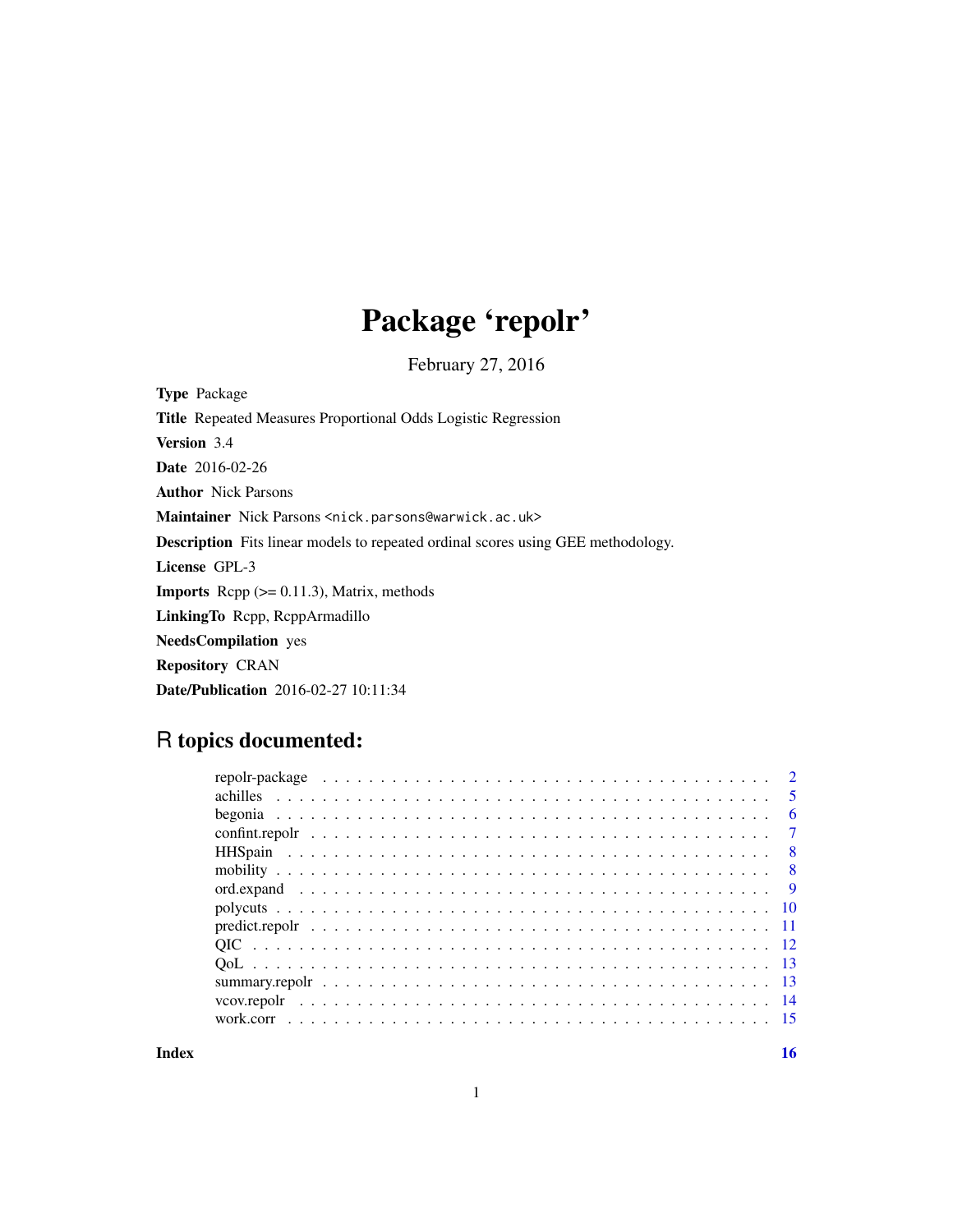The package allows regression models to be fitted to repeated ordinal scores, for the proportional odds model, using a generalized estimating equation (GEE) methodology. The algorithm estimates the correlation parameter by minimizing the generalized variance of the regression parameters at each step of the fitting algorithm. Parameter estimation is available for the uniform and first-order autoregressive correlation models, for data potentially recorded at irregularly spaced time intervals. A test for the proportional odds assumption is available, as is an option to fit a polynomial model to the the cut-point parameters.

#### Usage

```
repolr(formula, subjects, data, times, categories, corr.mod = "independence",
         alpha = 0.5, po.test = FALSE, fixed = FALSE, poly = NULL,
         space = NULL, diffmeth = "analytic", fit.opt = rep(NA, 5))
```
#### Arguments

| formula    | a formula, as for other regression models.                                                                                      |
|------------|---------------------------------------------------------------------------------------------------------------------------------|
| subjects   | a character string specifying the name of the subject variable.                                                                 |
| data       | a dataframe in which to interpret the variables occurring in the formula.                                                       |
| times      | a vector of times which occur within subject clusters; e.g. for four evenly spaced<br>times $c(1, 2, 3, 4)$ .                   |
| categories | a numeric variable indicating the number of ordinal score categories.                                                           |
| corr.mod   | a character string specifying the correlation structure. The following are permit-<br>ted: "ar1", "uniform" and "independence". |
| alpha      | an initial value for the correlation parameter.                                                                                 |
| po.test    | a logical variable; if true a score test for proportional odds is reported.                                                     |
| fixed      | a logical variable; if true the correlation is fixed at the initial value (alpha)<br>during model fitting.                      |
| poly       | a numeric variable indicating the order of the polynomial contrasts used for the<br>cut-point model.                            |
| space      | a vector indicating the category spacing when fitting the polynomial model; can<br>generally be set to 1: categories            |
| diffmeth   | a character string specifying the method used for estimation of alpha. The<br>folowing are available: "analytic" and "numeric"  |
| fit.opt    | a vector of options to control the behaviour of the fitting algorithm.                                                          |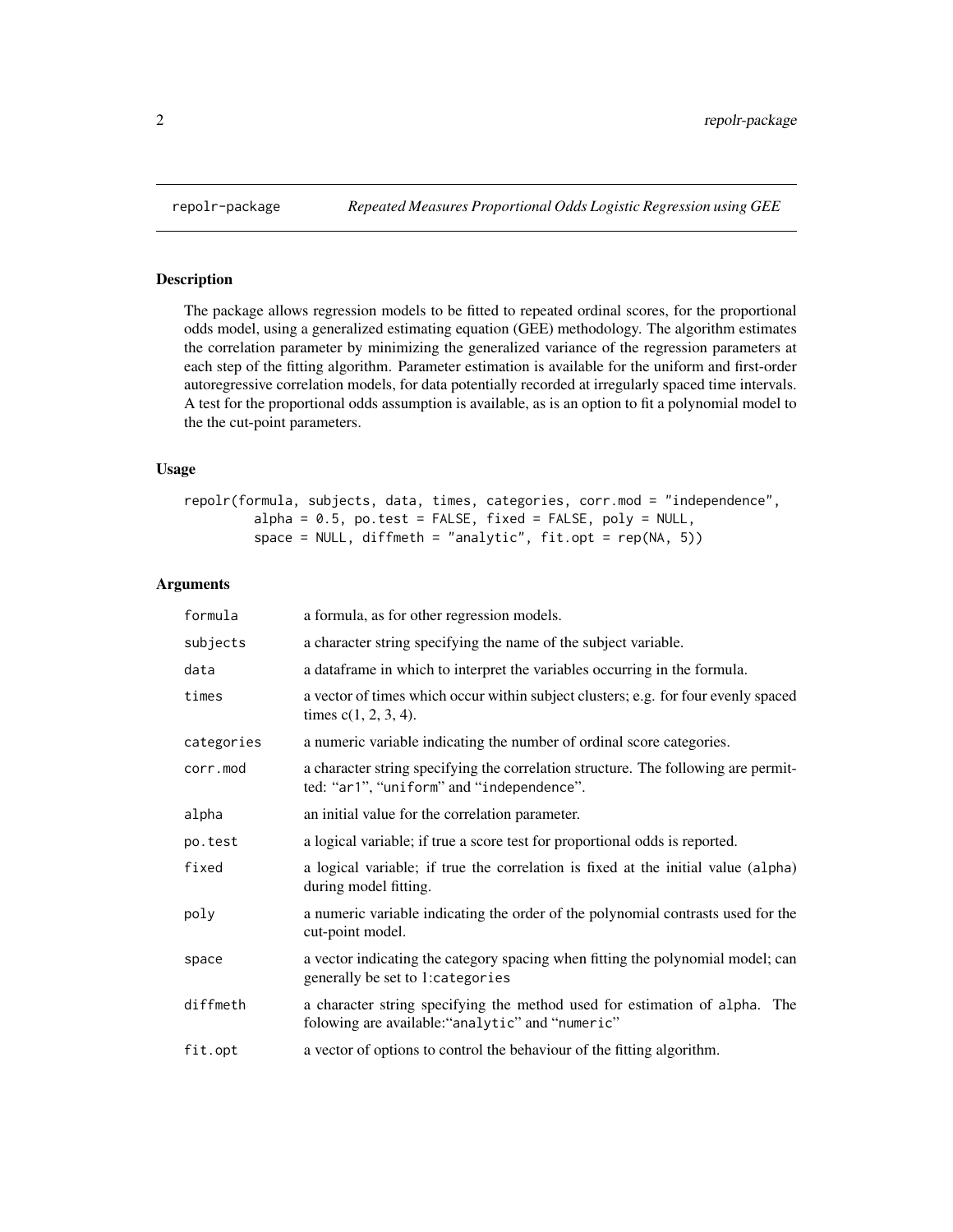#### <span id="page-2-0"></span>repoli-package 3

#### Details

The repolr function fits models for repeated ordinal scores using GEE methodology.

The user is required to specify, as a minimum: (i) a data set name (data), (ii) a model formula (formula), (iii) a cluster identification variable (subjects), (iv) a time variable (time) and (v) the number of categories used for the response variable (categories).

The data may contain records with missing data for either the response variable or the explanatory variables. The response variable must have at least three ordered categories (*K* greater than or equal to 3) and, as *K*-1 cut-point parameters are estimated, an additional intercept term can not be explicitly included in the model formula. A subject variable, which takes integer values from 1 to *N* with no missing values allowed, indicates the data clusters (patients or experimental units) and a time variable indicates the within cluster ordering; times must be ordered integers starting from one and spaced to indicate the relative distance between successive times. For instance, four observations at equally spaced times would be entered as 1, 2, 3 and 4, whereas if the first two observations were separated by half the time interval of the other observations then coding would be 1, 2, 4 and 6. The data must be pre-sorted by time clusters within each subject, and complete, i.e. where data is missing for a particular time it must be indicated as such. the datasets provided with this package provide exemplars of the required data formatting; e.g. [HHSpain](#page-7-1) and [QoL](#page-12-1).

The available options for the correlation model (corstr) are AR1, uniform, fixed and independence, with default setting independence.

Additionally there are a number of other algorithm related options.

The algorithm is generally robust to the initial value for alpha (default setting  $= 0.5$ ), where estimation is rerquired, however a starting value for alpha can be set. If required the correlation parameter, set via alpha, can be fixed throughout model fitting, and not updated, by setting the option fixed to TRUE.

The partial derivatives of the log of the determinant of the robust variance matrix (generalized variance), with respect to alpha, can either be determined analytically ("analytic" setting for diffmeth) or numerically by finite differencing ("numeric" setting for diffmeth). The latter method is often quicker for complex regression models, or if *K* is large.

Function poly, specifies the order of fitted orthogonal polynomial contrasts for the cut-point parameters; the default setting for **repolr** is to fit the complete set of cut-point parameters. Fitting polynomial contrasts can be particularly useful for long ordinal scores, where *K* is large, or where a particular form for the cut-point parameters is preferred; e.g. increasing uniformly at the extremes of the score scale. The order of the polynomial must be an integer less than *K*-1. The function requires one additional argument, space, that indicates the spacing between categories. This is normally set to 1:categories when all categories are observed, but can be modified to provide more realsitic models if for instance some categories are not observed.

The proportional odds assumption can be tested, using a score test, by setting the option po.test to TRUE.

The fit.opt argument provides control of the fitting algorithm; the defaults are

 $c$ (cmaxit = 10, omaxit = 5, ctol = 0.001, otol = 0.00001, h = 0.01).

These control the maximum number of iterations for updating estimates of alpha, the maximum number of iterations for updating the regression parameters within each of the updating steps for alpha, the convergence tolerances for estimation of alpha and the regression parameters, and the interval h for finite differencing, if the "numeric" option is selected.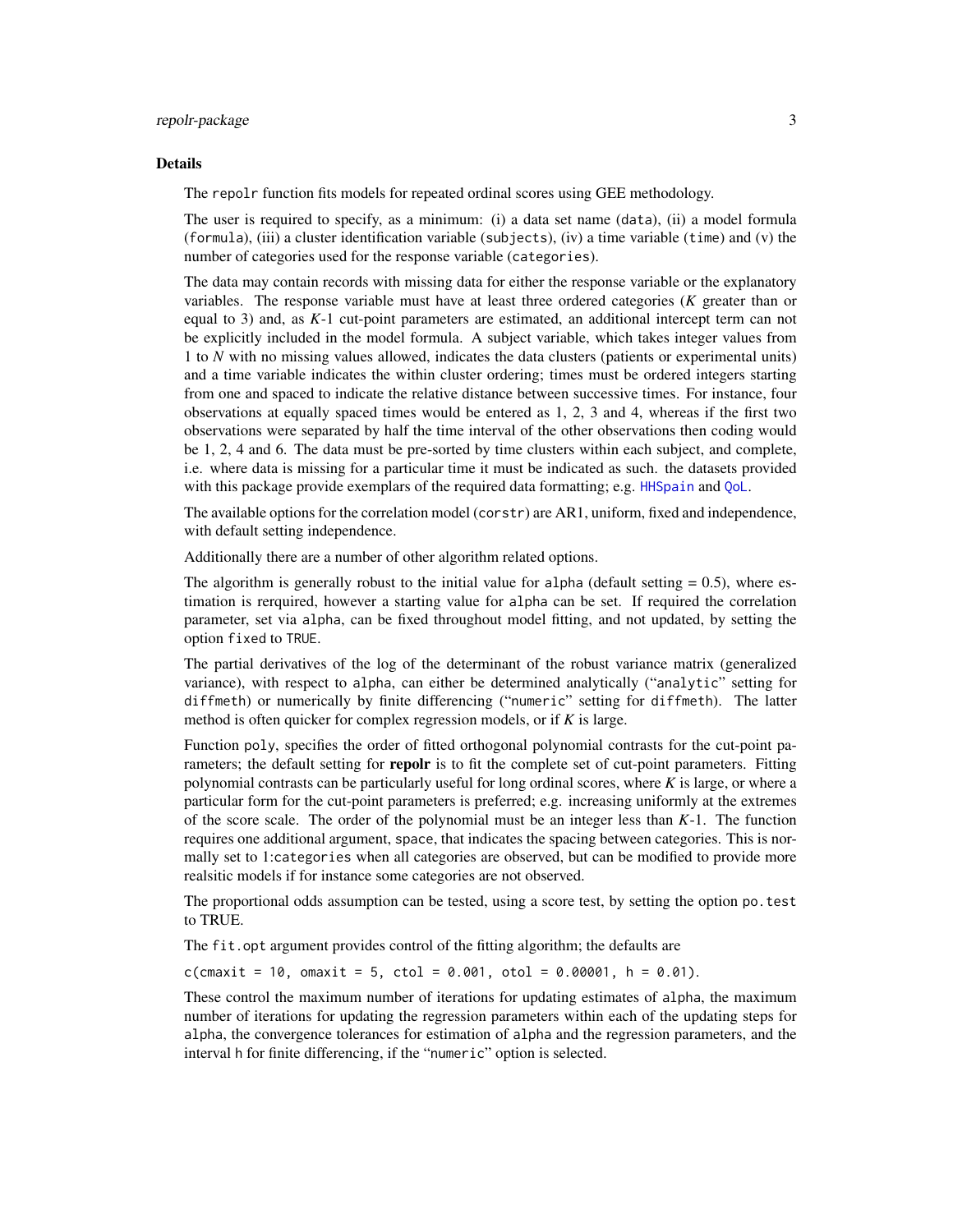Model fitting is implemented via a suite of of functions developed using **ReppArmadillo** (**Repp**) that construct correlations between derived binary variables at each time-point (smat) and between time-points (cmat). Complete (sparse) model covariance matrices are constructed using hgmat and alphpow, with model parameter estimation implemented in ordgee, using current estimates of the inverse of the correlation matrix from icormat. Function upalpha provides updates of correlation parameter estimates, and potest implements the test of proportional odds. These functions are not documented in detail here as they are primarily for internal use within repolr. There use outside of this setting is not recommended.

#### Value

The function summary.repolr is used to obtain and print a summary of the fitted model. The fitted model is an object of class "repolr" and has the following values:

| poly.mod          | polynomial model for cut points: a list with elements poly, polycuts and<br>space. |
|-------------------|------------------------------------------------------------------------------------|
| y                 | the response variable.                                                             |
| linear.predictors |                                                                                    |
|                   | a vector of linear predictors.                                                     |
| fitted.values     | a vector of the fitted values.                                                     |
| coefficients      | a named vector of regression coefficients.                                         |
| robust.var        | the robust (sandwich) variance matrix.                                             |
| naive.var         | the naive variance matrix.                                                         |
| alpha             | an estimate of the correlation parameter.                                          |
| convergence       | a logical variable to reported if convergence was achieved.                        |
| iter              | the number of iterations.                                                          |
| grad1             | first derivative of generalized variance at convergence.                           |
| grad2             | second derivative of generalized variance at convergence.                          |
| crit              | convergence criterion.                                                             |
| po.test           | results of po test: a list with elements po. stat, po. df and po. chi.             |

#### References

Parsons NR, Costa ML, Achten J, Stallard N. Repeated measures proportional odds logistic regression analysis of ordinal score data in the statistical software package R. *Computational Statistics and Data Analysis* 2009; 53:632-641.

Parsons NR, Edmondson RN, Gilmour SG. A generalized estimating equation method for fitting autocorrelated ordinal score data with an application in horticultural research. *Journal of the Royal Statistical Society C* 2006; 55:507-524.

Stiger TR, Barnhart HX, Williamson JM. Testing proportionality in the proportional odds model fitted with GEE. *Statistics in Medicine* 1999; 18:1419-1433.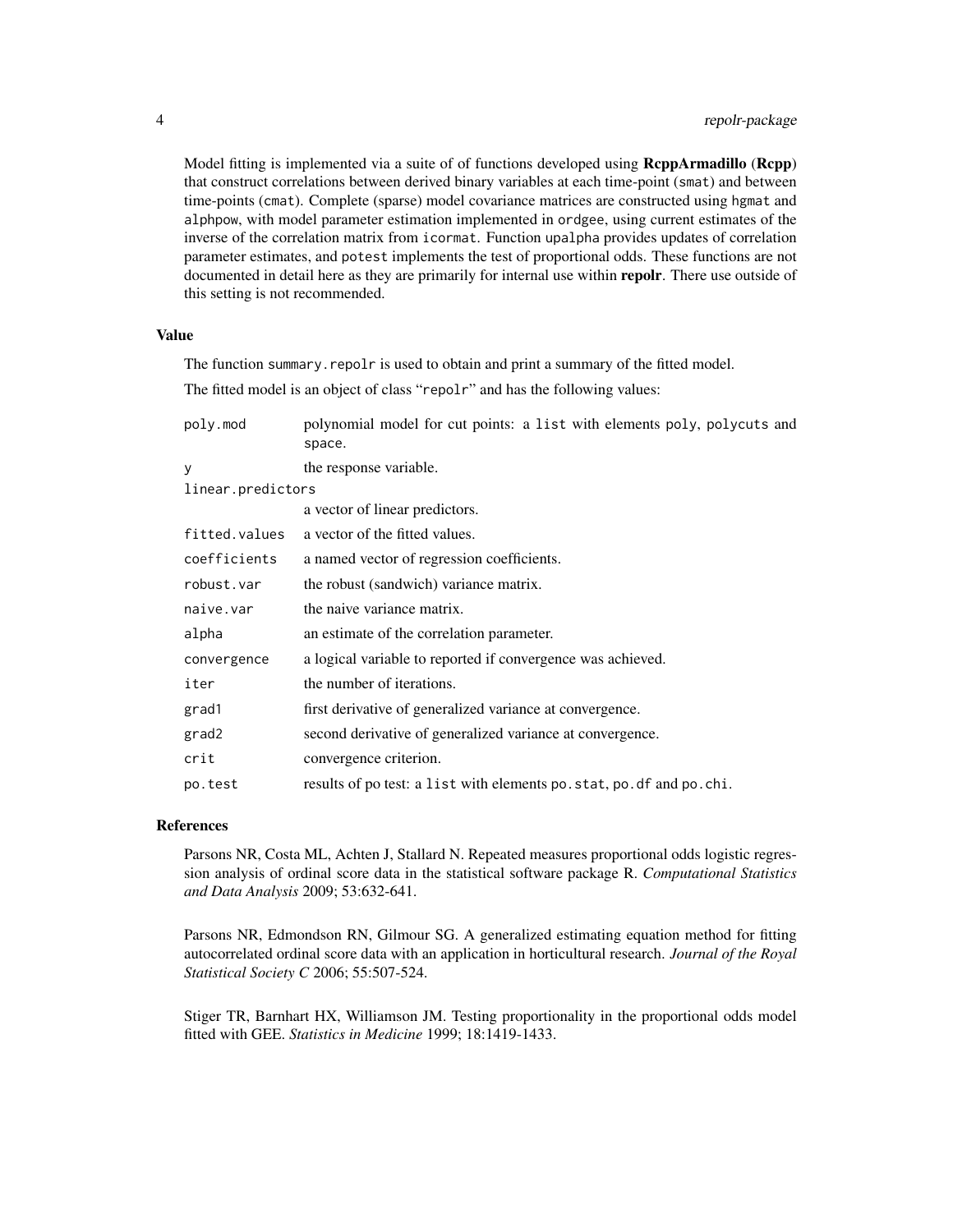#### <span id="page-4-0"></span>achilles 5

Parsons NR. Proportional-odds models for repeated composite and long ordinal outcome scales. *Statistics in Medicine* 2013; 32:3181-3191.

#### See Also

[QIC](#page-11-1), [polycuts](#page-9-1), [work.corr](#page-14-1)

#### Examples

```
data(HHSpain)
mod.0 <- repolr(HHSpain~Sex*Time, data=HHSpain, categories=4, subjects="Patient",
            times=c(1,2,5), corr.mod="uniform", alpha=0.5)
summary(mod.0)
summary(update(mod.0, diffmeth = "numeric"))
summary(update(mod.0, fixed = TRUE, alpha =0.5))
```
#### achilles *Achilles Tendon Rupture*

#### Description

EuroQol activity scores, measured on a three point ordinal score scale, post-surgery for 48 patients at three occasions.

#### Usage

data(achilles)

#### Format

A data frame with 144 observations on the following four variables.

Patient a patient identifier variable.

Treat post-surgery treatments are either immediate mobilisation in a carbon-fibre orthosis with three 1.5cm heel raises (1) or traditional plaster cast immobilisation (2).

Time recorded at baseline (1), six months (2) and one year (3) post-surgery.

Activity ability to undertake usual activities post-surgery; this was scored by each patient as either no problem  $(1)$ , some problem  $(2)$  or an inability  $(3)$  to perform usual activity (e.g. work, leisure, housework etc).

#### Source

Costa, M.L., MacMillan, K., Halliday, D., Chester, R., Shepstone, L., Robinson, A.H.N., Donell, S.T. (2006). Randomised controlled trials of immediate weight-bearing mobilisation for rupture of the tendon Achillis. *Journal of Bone and Joint Surgery (British)* 88-B, 69-77.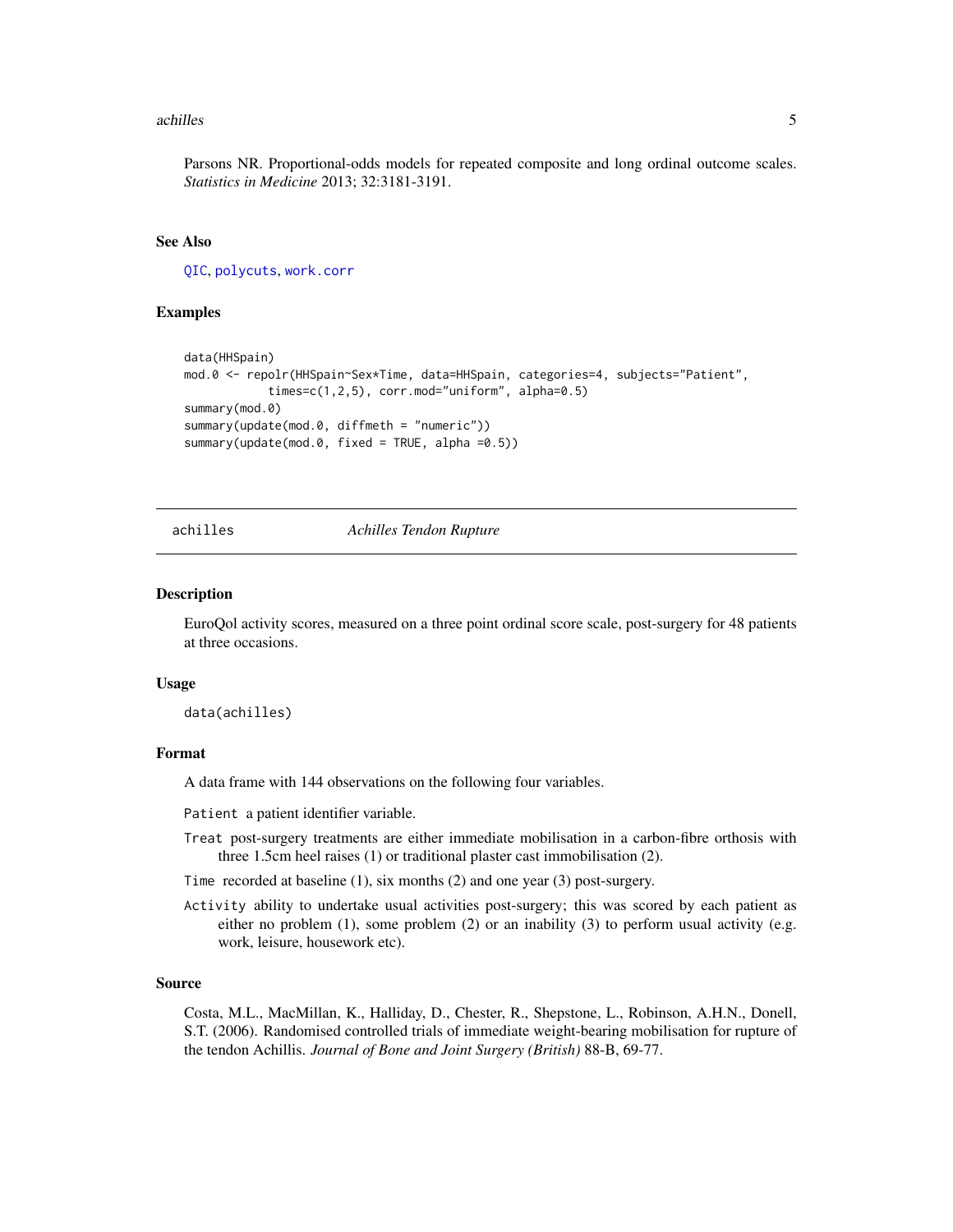<span id="page-5-0"></span>6 begonia

#### Examples

data(achilles) head(achilles)

begonia *Begonia Pot Plant Quality Scores*

#### Description

Begonia pot plant quality scores (for 2 varieties and 3 transport chains), during 5 weeks in simulated shelf-life conditions (temperature, light and irrigation). Quality scores were originally made on an ordinal scale from 1 to 10 (highest quality). However, only categories 2 to 9 were used, so these were re-coded to scale from 1 to 8. In addition to overall quality scores, a range of plant physiological characteristics were also observed.

#### Usage

data(begonia)

#### Format

A data frame with 720 observations on the following variables.

Pot pot plant identifier; 1 to 144.

Plot location in growing compartment; 1 to 48.

Week week number in simulated shelf-life; 1 to 5.

Temp temperature in compartment; 16C or 21C.

Light light level in compartment; High or Low.

Chain transport chain; Cold, Comm (commercial) or Optm (optimum).

Irrig irrigation in compartment; Cont (control) or Fluct (fluctuating).

Variety variety; Balli or Batik.

Qual quality score; 1 to 8.

FDrop count of dropped flowers.

CBDrop count of dropped coloured buds.

GBDrop count of dropped green buds.

FDam count of damaged flowers.

FSing count of single flowers.

FDoub count of double flowers.

LYell count of yellow leaves.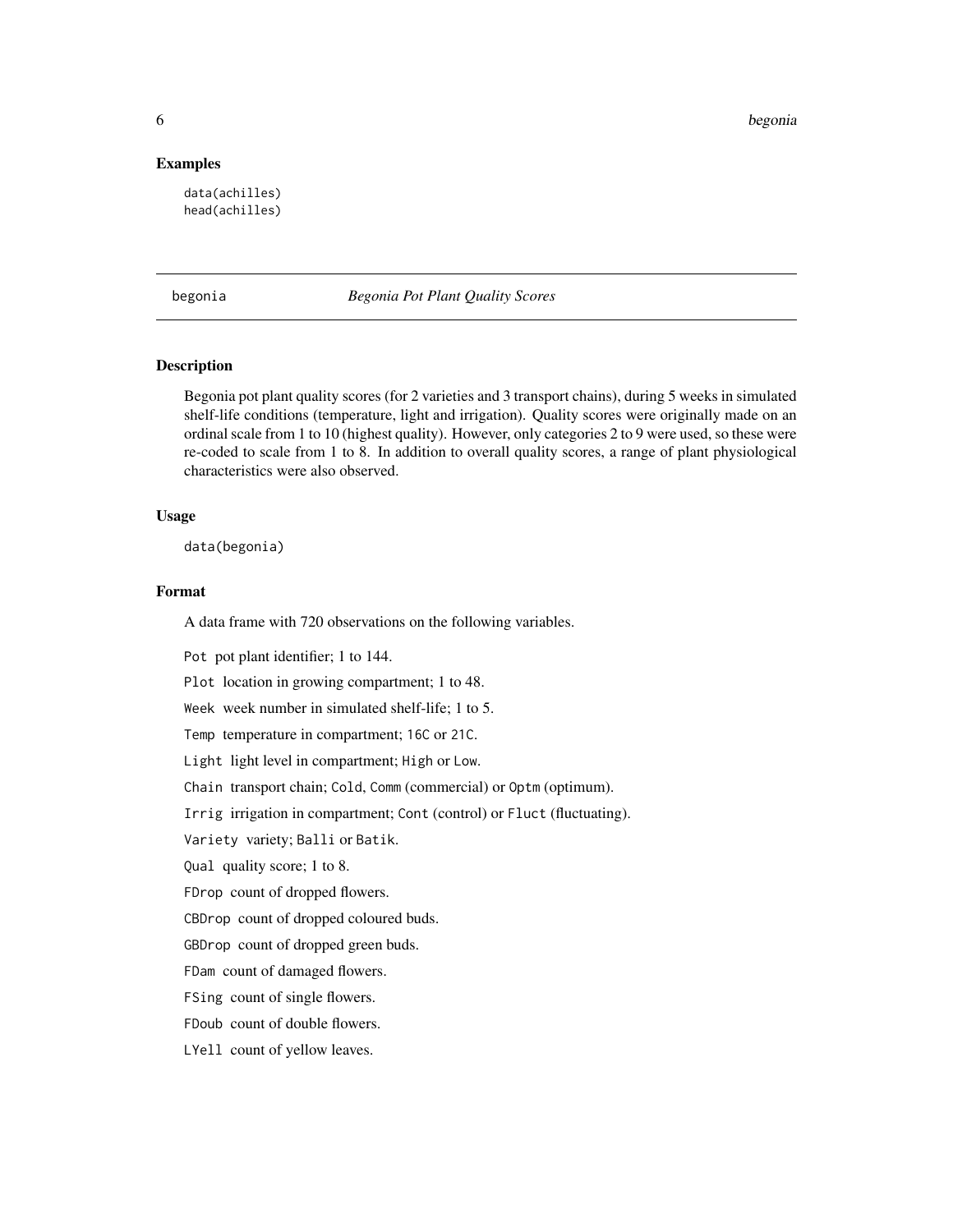#### <span id="page-6-0"></span>confint.repolr 7

#### Source

Parsons NR, Edmondson RN, Gilmour SG. A generalized estimating equation method for fitting autocorrelated ordinal score data with an application in horticultural research. *Journal of the Royal Statistical Society C* 2006; 55:507-524.

#### Examples

data(begonia) head(begonia)

confint.repolr *Confidence Intervals for repolr Model Parameters*

#### Description

Computes confidence intervals for one or more parameters in a fitted repolr model object.

#### Usage

```
## S3 method for class 'repolr'
confint(object, parm, level = 0.95, robust.var = TRUE, ...)
```
#### Arguments

| object     | is a model fitted using repolr.                                                                                                                    |
|------------|----------------------------------------------------------------------------------------------------------------------------------------------------|
| parm       | a specification of which parameters are to be used, either a vector of numbers or<br>a vector of names. If missing, all parameters are considered. |
| level      | the confidence level required.                                                                                                                     |
| robust.var | logical; if TRUE, intervals are based on the robust variance matrix.                                                                               |
| $\ddotsc$  | further arguments passed to or from other methods.                                                                                                 |

#### Details

The method assumes normality and uses as default the estimated robust variance matrix.

#### Value

A matrix (or vector) with columns giving lower and upper confidence limits for each parameter.

```
data(HHSpain)
mod.0 <- repolr(HHSpain~Sex*Time, data=HHSpain, categories=4, subjects="Patient",
           times=c(1,2,5), corr.mod="uniform", alpha=0.5)
confint(mod.0, robust.var = FALSE)
```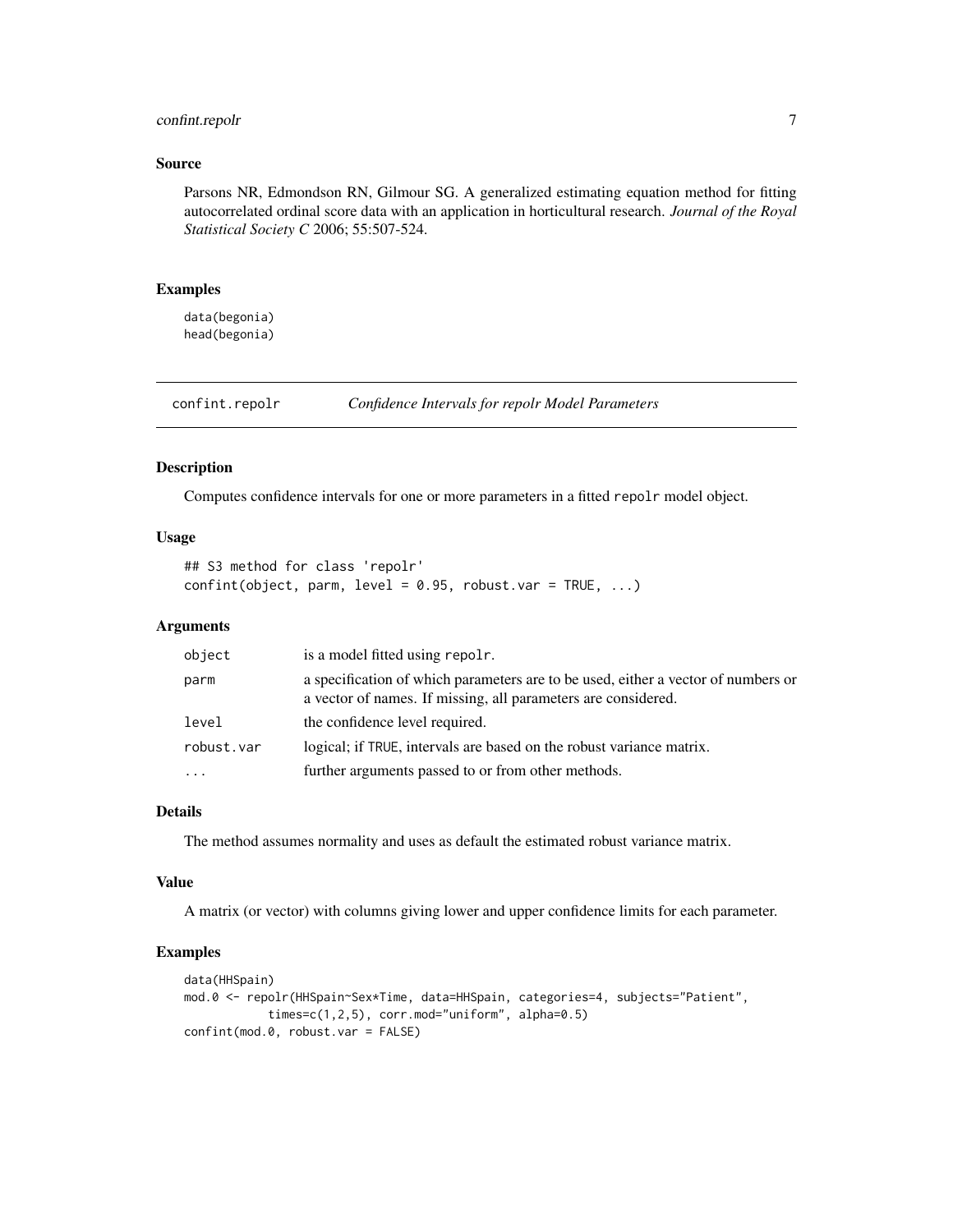<span id="page-7-1"></span><span id="page-7-0"></span>

Harris hip pain scores, measured on a four point ordinal score scale, post-surgery for 58 patients at three occasions.

#### Usage

data(HHSpain)

#### Format

A data frame with 174 observations on the following four variables.

Patient a patient identifier variable.

Sex a factor with levels F or M

Time recorded at baseline (1), two years (2) and five years (5) post-surgery.

HHSpain a pain score coded as none (1), slight (2), mild (3) and moderate or marked (4).

#### Examples

data(HHSpain) head(HHSpain)

| mobility | Mobility after Hip Fracture Fixation Surgery |  |  |  |
|----------|----------------------------------------------|--|--|--|
|----------|----------------------------------------------|--|--|--|

#### Description

Patient mobility score after hip fracture fixation surgery, using two distinct procedures.

#### Usage

data(mobility)

#### Format

A data frame with 600 observations on the following variables.

subject patient identifier. time assessemnt occasions; month 1, 2, 3 and 4. treat intervention group; A or B. age patient age in years. gender gender; F or M. mobility mobility score; 1, 2 and 3.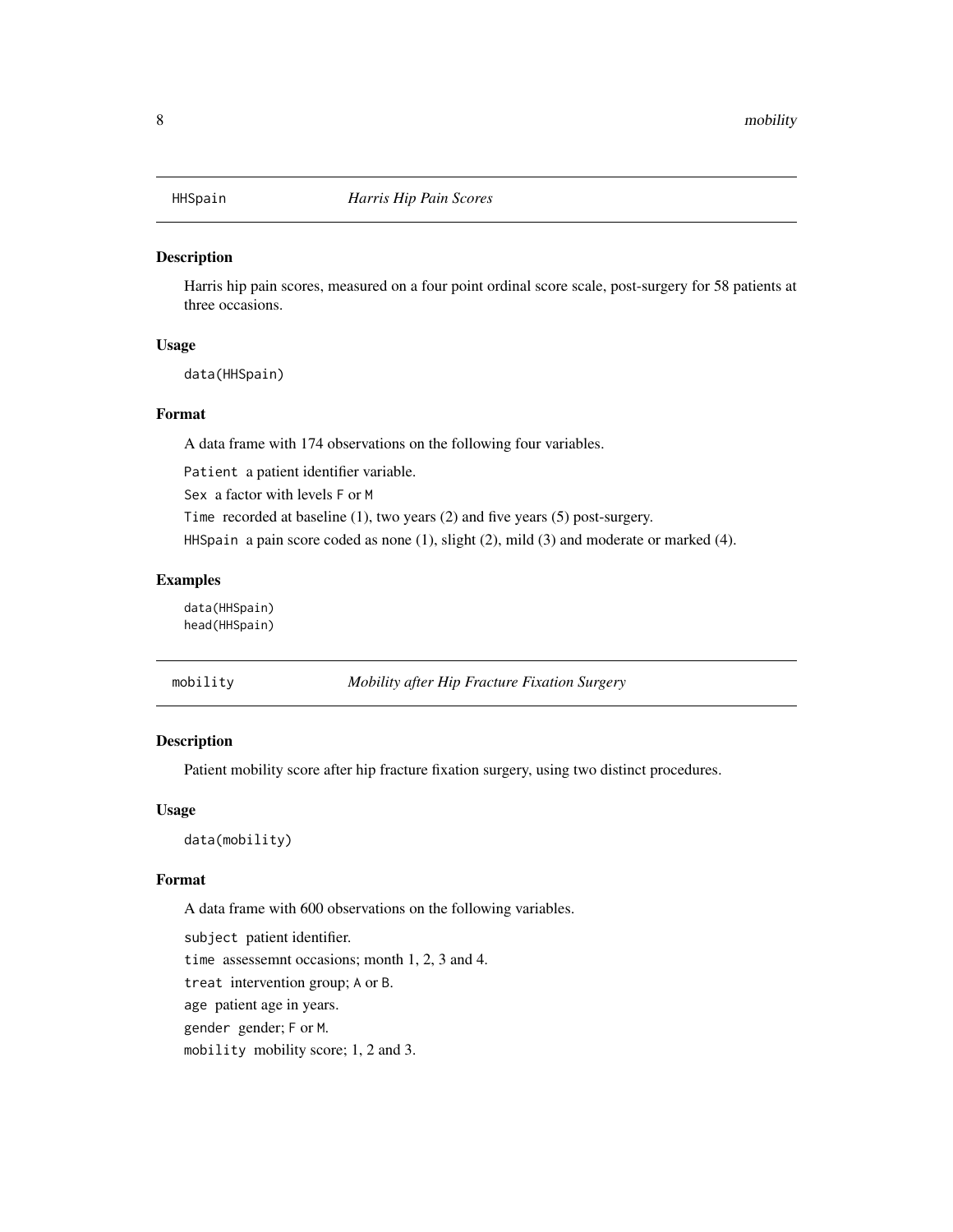### <span id="page-8-0"></span>ord.expand 9

#### Examples

```
data(mobility)
head(mobility)
```
ord.expand *Expand Ordinal Data for Model Fitting with repolr*

#### Description

Expands ordinal score data into an appropriate form, *K*-1 new binary variables for an ordinal score with *K* categories, for model fitting using repolr.

#### Usage

ord.expand(space, formula, times, poly, data, subjects, categories)

#### Arguments

| space      | a vector indicating the category spacing when fitting the polynomial model.                          |
|------------|------------------------------------------------------------------------------------------------------|
| formula    | a formula, as for other regression models.                                                           |
| times      | a vector of times which occur within subject clusters.                                               |
| poly       | a numeric variable indicating the order of the polynomial contrasts used for the<br>cut-point model. |
| data       | a data frame in which to interpret the variables occurring in the formula.                           |
| subjects   | a character string specifying the name of the subject variable.                                      |
| categories | a numeric variable indicating the number of ordinal score categories.                                |

#### Details

For internal use with repolr.

#### Value

An expanded dataframe.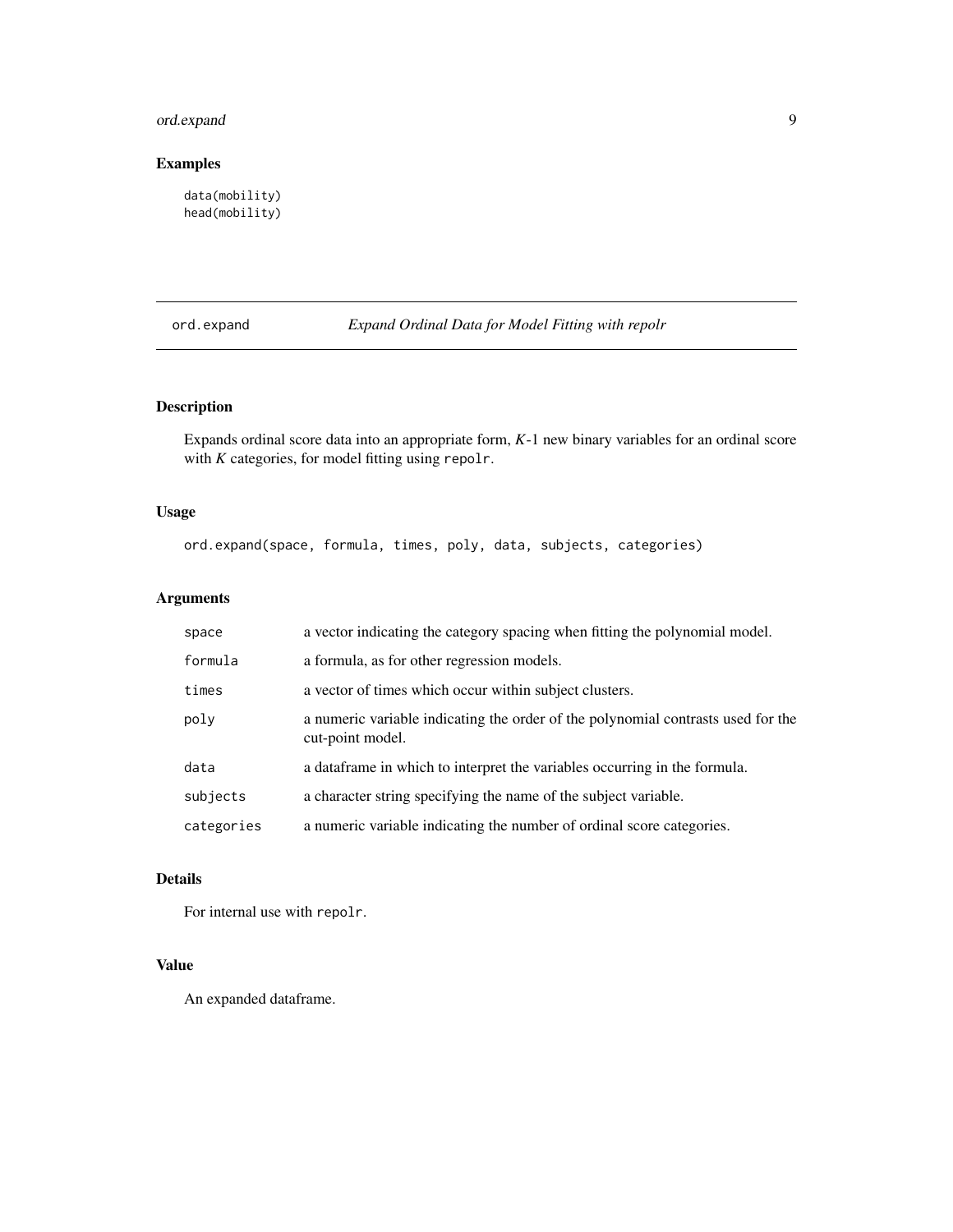<span id="page-9-1"></span><span id="page-9-0"></span>

After fitting a model using repolr, function polycuts gives estimates and standard errors for the *K*-1 cut-point parameters, based on the polynomial model from the fit of repolr. Polynomial cutpoint parameter estimates from the orginal model are also shown.

#### Usage

polycuts(object, digits = 3, robust.var = TRUE)

#### Arguments

| object     | is a model fitted using repole.                                                                                            |
|------------|----------------------------------------------------------------------------------------------------------------------------|
| digits     | the number of decimal places to display in reported summaries.                                                             |
| robust.var | a logical variable: if TRUE standard errors are based on robust variance estimates,<br>otherwise naive estimates are used. |

#### Value

| coef  | polynomial parameter estimates from repoling |
|-------|----------------------------------------------|
| poly  | a vector of $K-1$ cut-point parameters.      |
| order | the order of the polynomial.                 |

```
data(HHSpain)
mod.0 <- repolr(HHSpain~Sex*Time, data=HHSpain, categories=4, subjects="Patient",
            times=c(1,2,5), corr.mod="uniform", alpha=0.5)
summary(mod.0)
mod.1 <- update(mod.0, poly=1)
summary(mod.1)
polycuts(mod.1)
mod.2 <- update(mod.0, poly=2)
summary(mod.2)
polycuts(mod.2)
```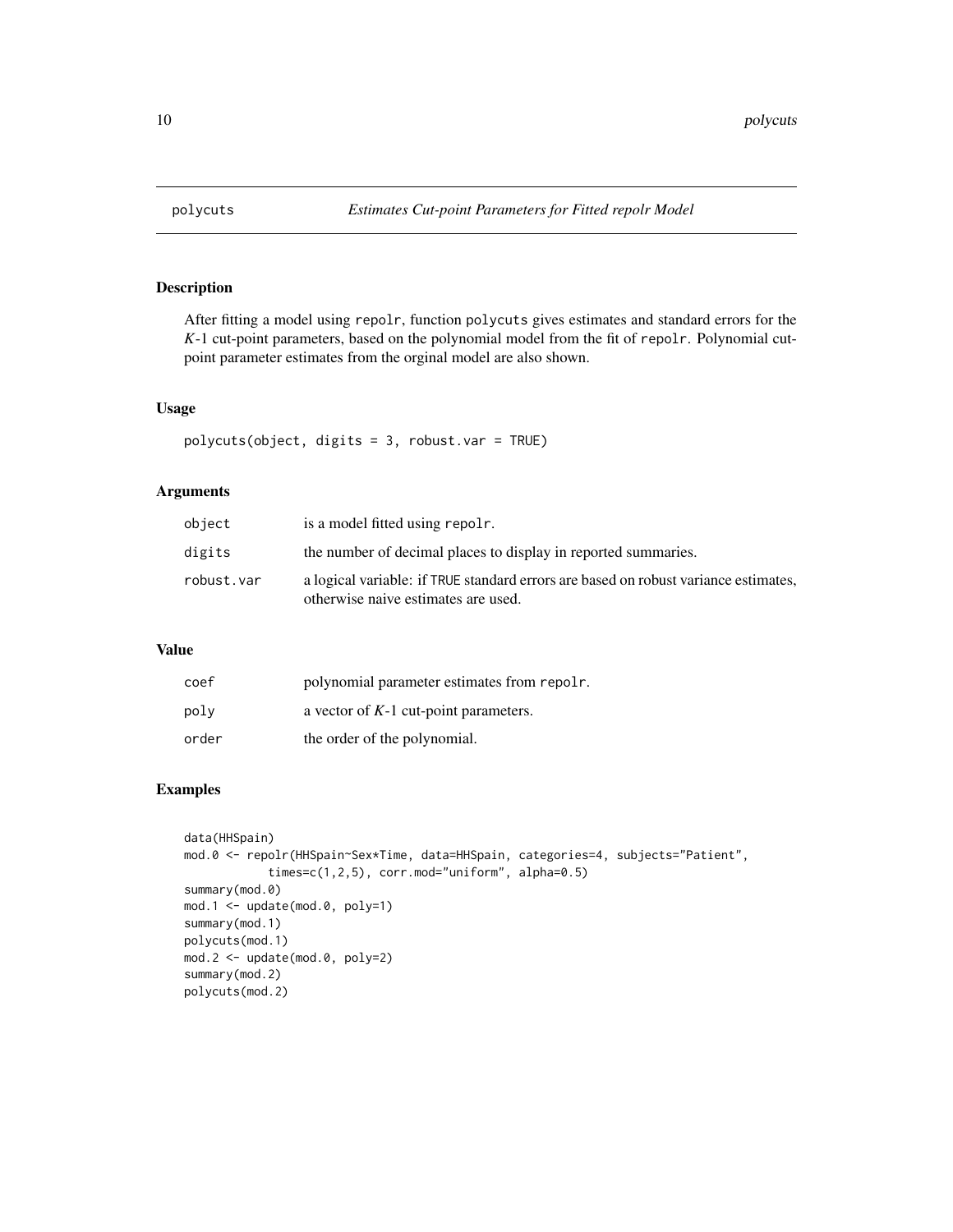<span id="page-10-0"></span>

Calculates predictions and standard errors of predictions for a fitted repolr model object.

#### Usage

```
## S3 method for class 'repolr'
predict(object, newdata = NULL, se.fit = FALSE,
           robust.var = TRUE, type = c("link", "response", "terms"), ...)
```
#### Arguments

| object     | is a model fitted using repolr.                                                                                                                                                                                                                                                                                                                                   |
|------------|-------------------------------------------------------------------------------------------------------------------------------------------------------------------------------------------------------------------------------------------------------------------------------------------------------------------------------------------------------------------|
| newdata    | optionally, a data frame in which to find variables with which to predict; if<br>missing the model fitted values are reported.                                                                                                                                                                                                                                    |
| se.fit     | Logical indicating if standard errors are required.                                                                                                                                                                                                                                                                                                               |
| robust.var | logical; if TRUE, standard errors are based on the robust variance matrix.                                                                                                                                                                                                                                                                                        |
| type       | is the type of prediction required. The default "link" is to use the scale of the<br>linear predictors; i.e. the log-odds of cumulative probabilities. The alternative<br>is to report the predicted cumulative probabilities; "response". The "terms"<br>option returns the matrix of fitted values for each model term on the scale of the<br>linear predictor. |
| $\cdots$   | further arguments passed to or from other methods.                                                                                                                                                                                                                                                                                                                |

#### Details

If newdata is missing predictions are based on the data used to fit the repolr model. If newdata are supplied then the format of these data must conform to the same format required for model fitting using repolr. See [repolr](#page-1-1) for details.

#### Value

| fit    | Predictions.               |
|--------|----------------------------|
| se.fit | Estimated standard errors. |

```
data(HHSpain)
mod.0 <- repolr(HHSpain~Sex*Time, data=HHSpain, categories=4, subjects="Patient",
            times=c(1,2,5), corr.mod="uniform", alpha=0.5)
predict(mod.0, newdata = data.frame(Patient = rep(100, 3), Time = c(1, 2, 5),Sex = factor(rep(1, 3), levels=1:2, labels=c("F", "M"))),
       type="link", se.fit = TRUE)
```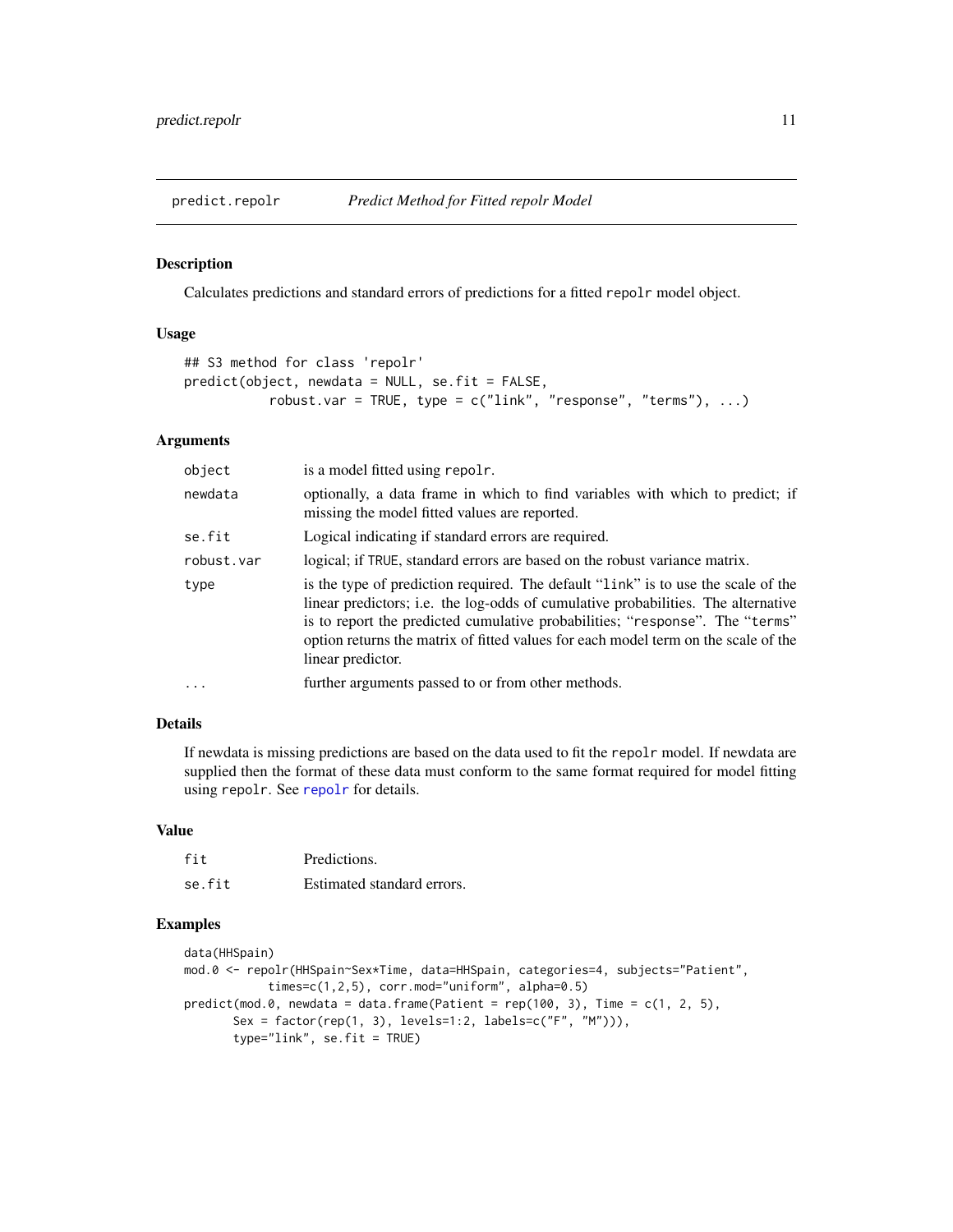The quasilikelihood information criterion (QIC) developed by Pan (2001) is a modification of the Akaike information criterion (AIC) for models fitted by GEE. QIC is used for choosing the best correaltion structure and QICu is used for choosing the best subset of covariates. The quasilikelihood (QLike) is also reported for completeness. When choosing between two or more models, with different subset of covariates, the one with the smallest QICu measure is preferred and similarly, when choosing between competing correlation structures, with the same subset of covariates in both, the model with the smallest QIC measure is preferred.

#### Usage

QIC(object, digits = 3)

#### **Arguments**

| object | is a fitted model using repolr.                                |
|--------|----------------------------------------------------------------|
| digits | the number of decimal places to display in reported summaries. |

#### Value

| QLike | model quasilikelihood. |
|-------|------------------------|
| OIC   | model QIC.             |
| OICu  | model QICu.            |

#### References

Pan W. Akaikes information criterion in generalized estimating equations. *Biometrics* 2001; 57:120- 125.

#### Examples

```
data(HHSpain)
mod.0 <- repolr(HHSpain~Time, data=HHSpain, categories=4, subjects="Patient",
           times=c(1,2,5), corr.mod="independence", alpha=0.5)
QIC(mod.0)
QIC(update(mod.0, formula = HHSpain~Time + Sex))$QICu
QIC(update(mod.0, formula = HHSpain~Time * Sex))$QICu
```
#### <span id="page-11-1"></span><span id="page-11-0"></span>12 QIC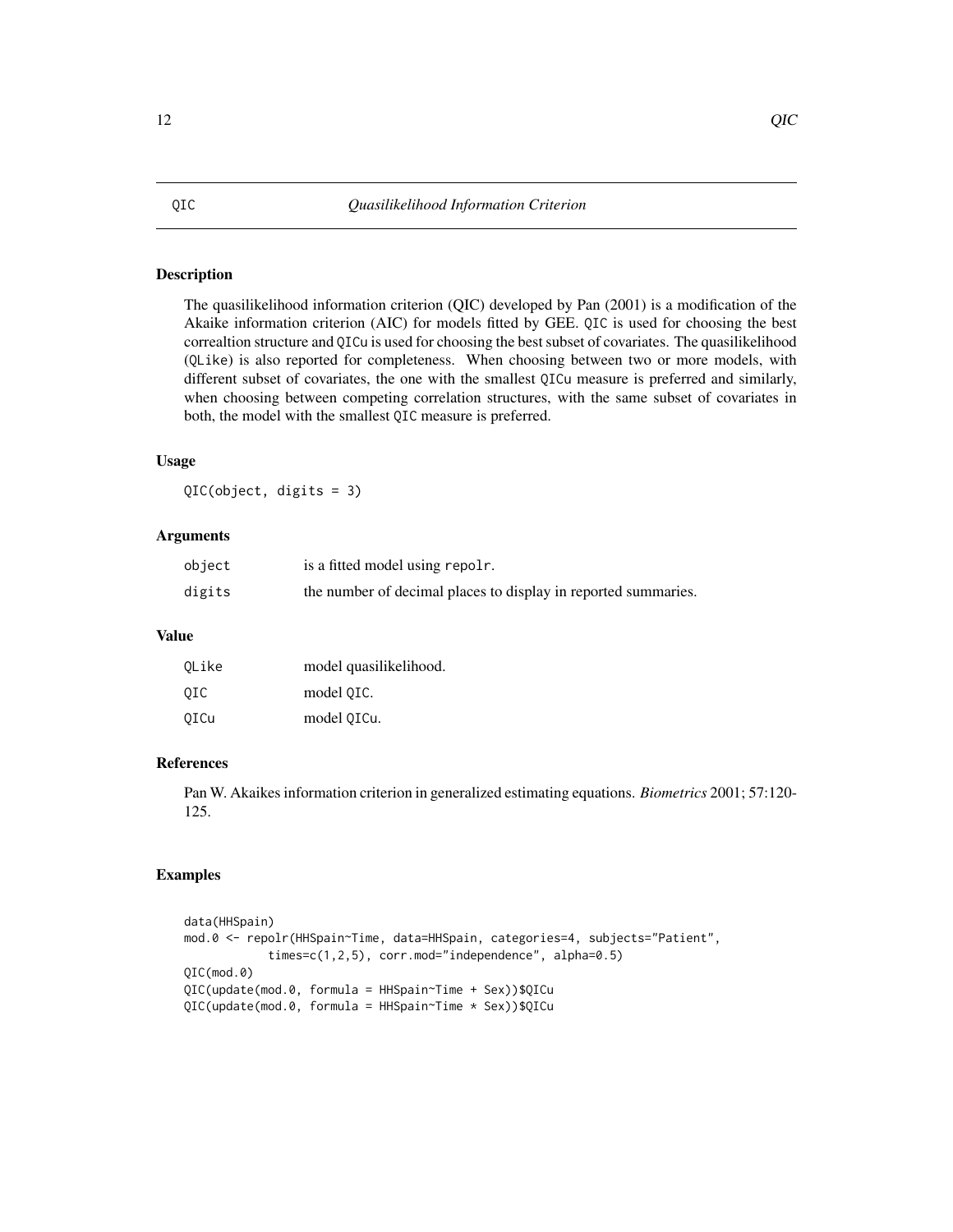<span id="page-12-1"></span><span id="page-12-0"></span>

Quality of life scores after hip replacement.

#### Usage

data(QoL)

#### Format

A data frame with 336 observations on the following four variables.

QoL a numeric vector.

Patient a numeric vector.

Time a numeric vector.

Treat a factor with levels A B.

#### Examples

data(QoL) head(QoL)

summary.repolr *Summary of Fitted repolr Model*

#### Description

Function to summarise the fit of a repolr model.

#### Usage

```
## S3 method for class 'repolr'
summary(object, digits, robust.var, ...)
```
#### Arguments

| object     | fitted model.                                                            |
|------------|--------------------------------------------------------------------------|
| digits     | integer for number formatting.                                           |
| robust.var | logical; if TRUE, standard errors are based on robust variance estimates |
| $\cdots$   | further arguments passed to or from other methods.                       |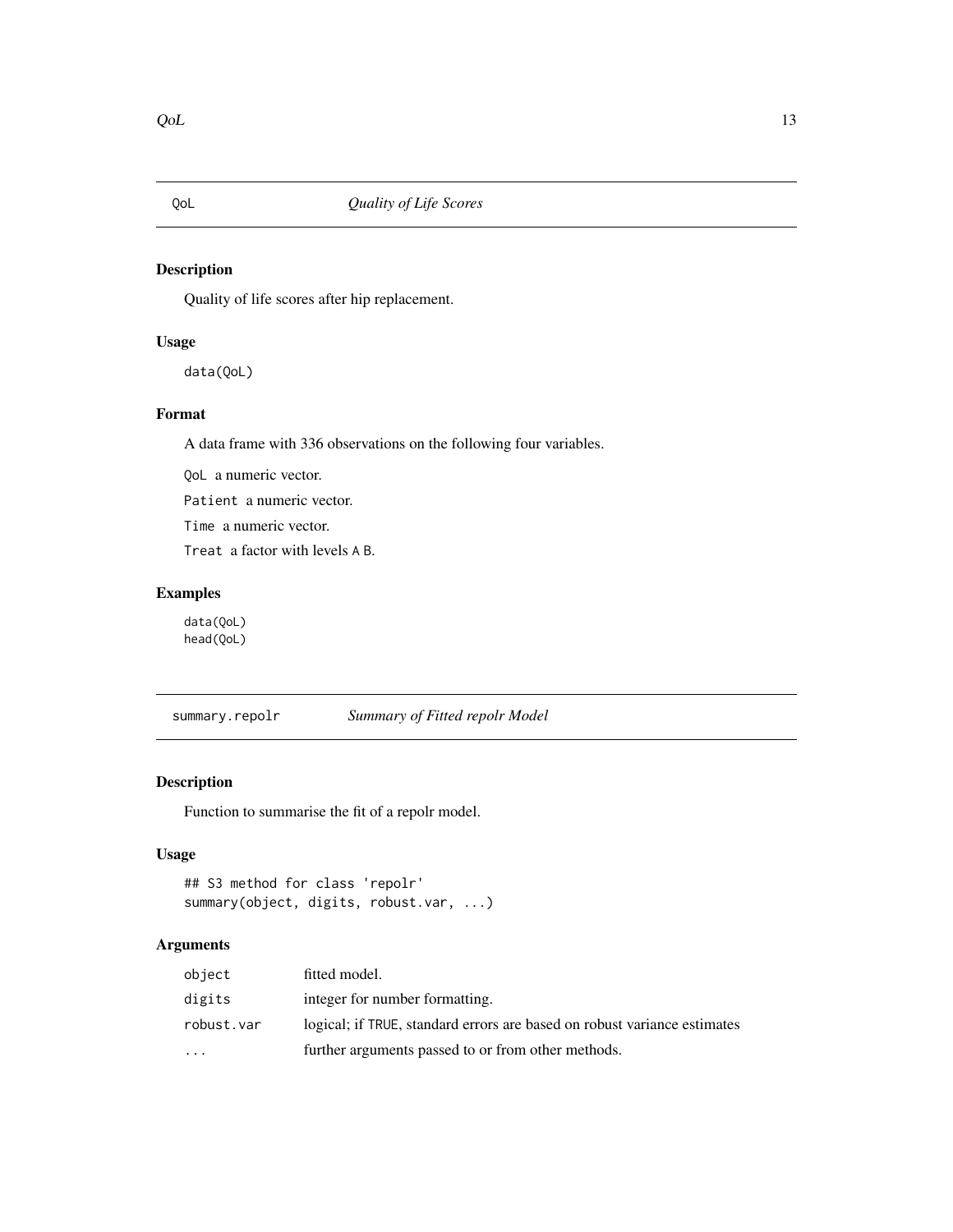#### <span id="page-13-0"></span>Details

Default is to use robust variance estimates. However, if robust.var is set to FALSE, naive variance estimates are used.

vcov.repolr *Calculates the Variance-Covariance Matrix for Fitted repolr Model*

#### Description

Returns the variance-covariance matrix of the main parameters of a fitted repolr model object.

#### Usage

```
## S3 method for class 'repolr'
vcov(object, robust.var = TRUE, ...)
```
#### Arguments

| object                  | is a model fitted using repoling.                     |
|-------------------------|-------------------------------------------------------|
| robust.var              | logical; if TRUE, outputs the robust variance matrix. |
| $\cdot$ $\cdot$ $\cdot$ | further arguments passed to or from other methods.    |

#### Details

Default is to output the estimated robust variance matrix. However, if robust.var is set to FALSE, the naive variance matrix is reported.

#### Value

A matrix of the estimated covariances between the parameter estimates.

```
data(HHSpain)
mod.0 <- repolr(HHSpain~Sex*Time, data=HHSpain, categories=4, subjects="Patient",
            times=c(1,2,5), corr.mod="uniform", alpha=0.5)
vcov(mod.0, robust.var = FALSE)
```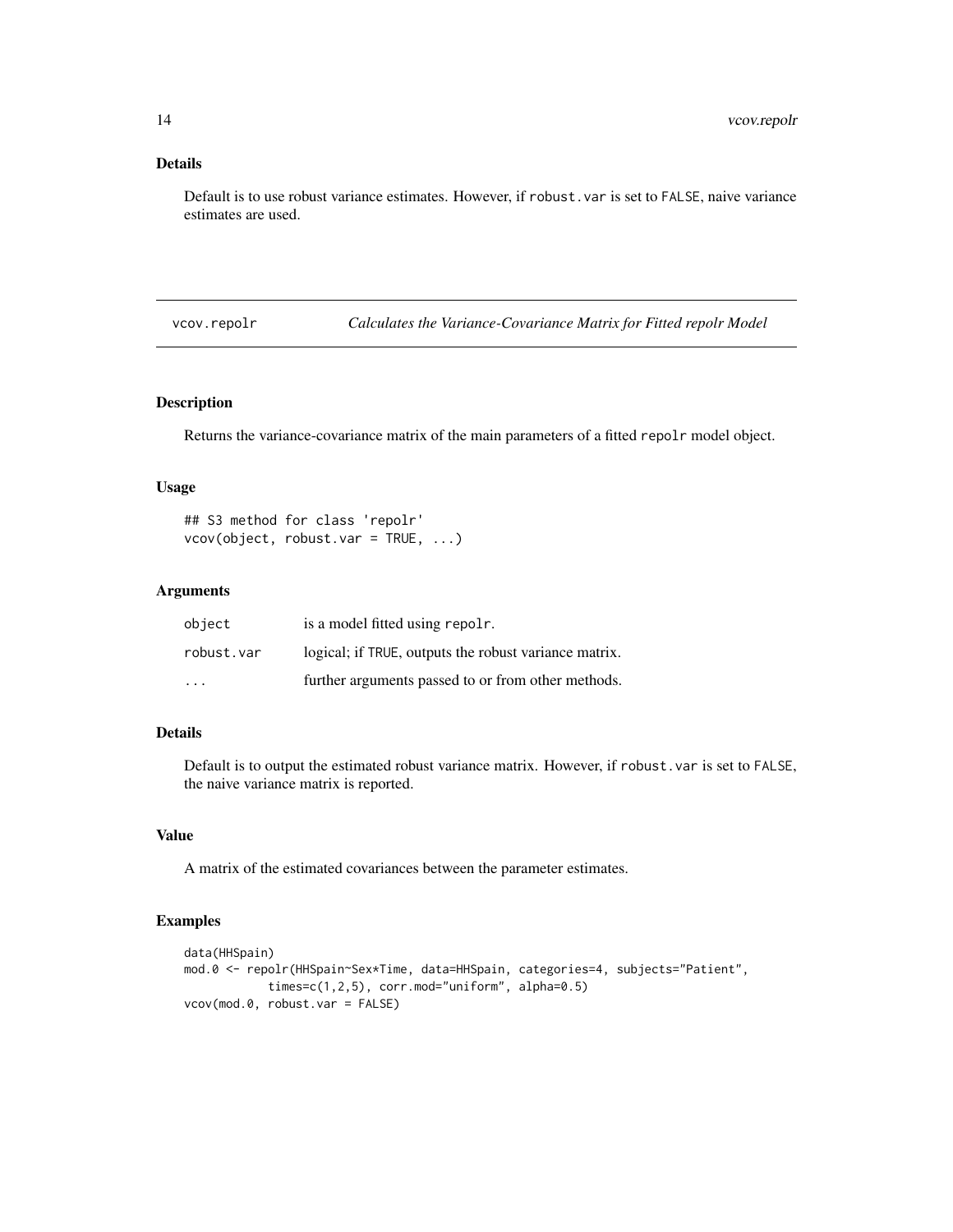<span id="page-14-1"></span><span id="page-14-0"></span>

The working correlation matrix for the selected model; "ar1", "uniform" or "independence".

#### Usage

work.corr(object, digits = 3)

#### Arguments

| object | is a model fitted using repolr. |
|--------|---------------------------------|
| digits | integer for number formatting.  |

#### Value

A *T*(*K*-1) correlation matrix.

```
data(HHSpain)
mod.0 <- repolr(HHSpain~Sex*Time, data=HHSpain, categories=4, subjects="Patient",
            times=c(1,2,5), corr.mod="uniform", alpha=0.5)
work.corr(mod.0)
```